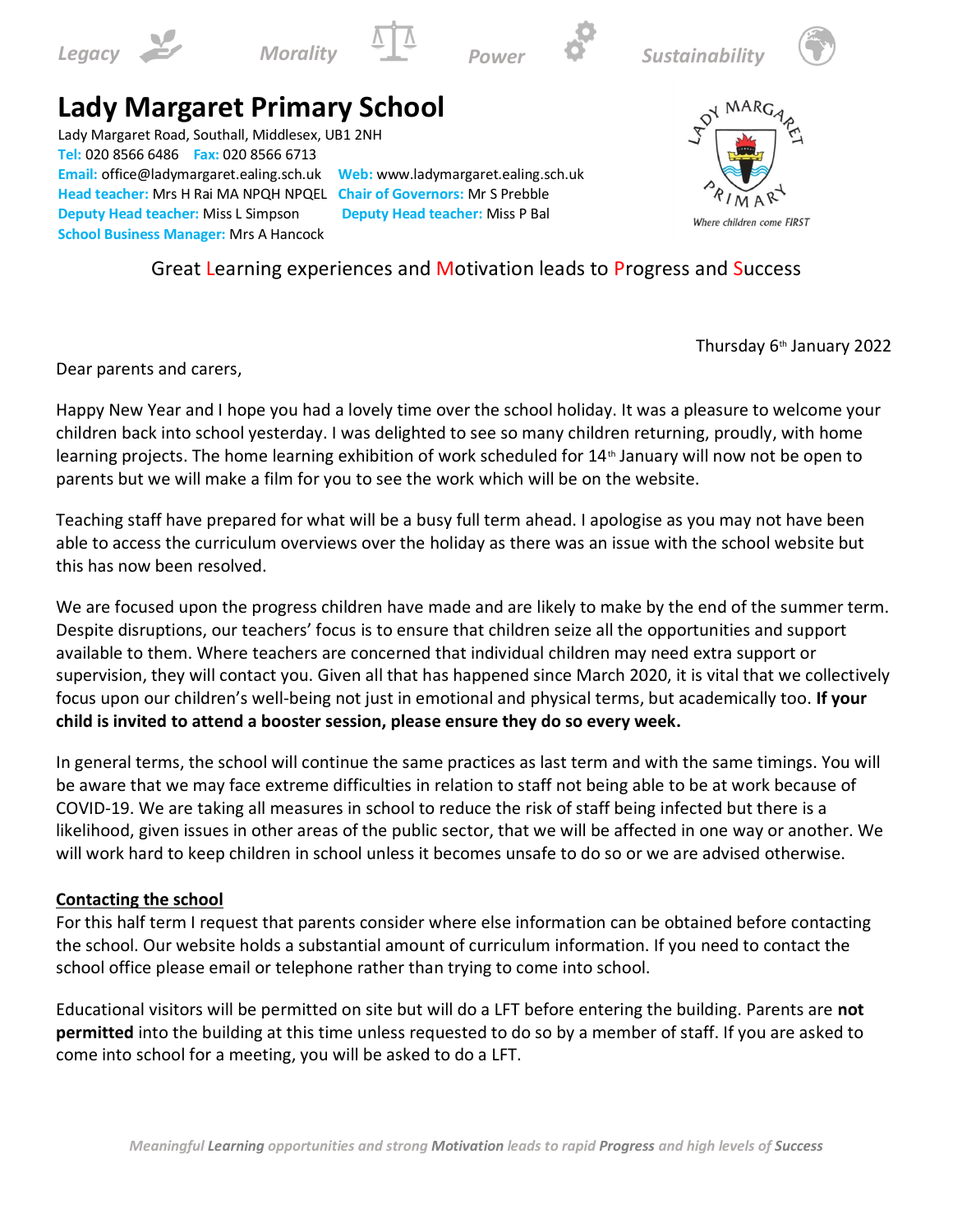## **Organisation for reducing the risk of transmission**

We will be placing pupils into the following bubbles:

- 1. Year 6
- 2. Years 4 and 5
- 3. Years 2 and 3
- 4. Years 1 and Reception
- 5. Nursery

Most of the time the children in each year group will be a bubble but they will mix with the other year group in their bubble at lunchtimes, for assemblies and in the playground. If there is a shortage of staff, children within bubbles may be grouped together. There will be some mixing beyond the identified bubbles in the late room and in the daily after school club but we will keep children separate as much as possible.

Classrooms will be well ventilated so please ensure your child wears an extra layer of clothing as classrooms will be colder than usual.

If a child within the bubble has Covid the parents of all children within that bubble will be notified. However, unless your child tests positive on a LFT or has symptoms, you are expected to send them into school. If more than 10% of the bubble have Covid we will seek advice from Public Health which may lead to a partial or full closure. In this event, teaching will take place remotely. Vulnerable pupils and key worker's children will still be able to attend school.

We request that you do regular LFTs on your child. If your child tests positive on an LFT, please inform the school office. If your child has no symptoms, you can request work to be sent home.

Your child should not bring in equipment from home such as pencil cases, nor do they need to wear a mask. If they do wear a mask, they may be asked to remove it by a member of staff if it is interrupting their learning, such as in phonics.

Swimming for Y4 will continue.

Children will be asked to wash their hands when entering the classroom and will sanitise them throughout the day.

### **Procedure if your child displays symptoms**

Please see attached the flow chart for action but put simply, if your child shows symptoms of Covid, you will be telephoned. If your child appears well enough to be in school, you will be asked for verbal permission for us to administer a LFT in school. If your child tests negative and feels well enough to be in school, he/she will return to class. If he/she tests positive, he/she will be isolated until you collect them.

# **As this letter contains a great deal of information, below I have included frequently asked questions with answers which may be helpful:**

### **Will children be taught remotely at home?**

No, only as a very last resort. We are keen that children attend school whilst it is considered safe to do so.

# **I am worried about how quickly Omicron spreads. Can I keep my child at home?**

No. This will be an unauthorised absence and unless there are certified medical reasons, your child is legally required to attend school.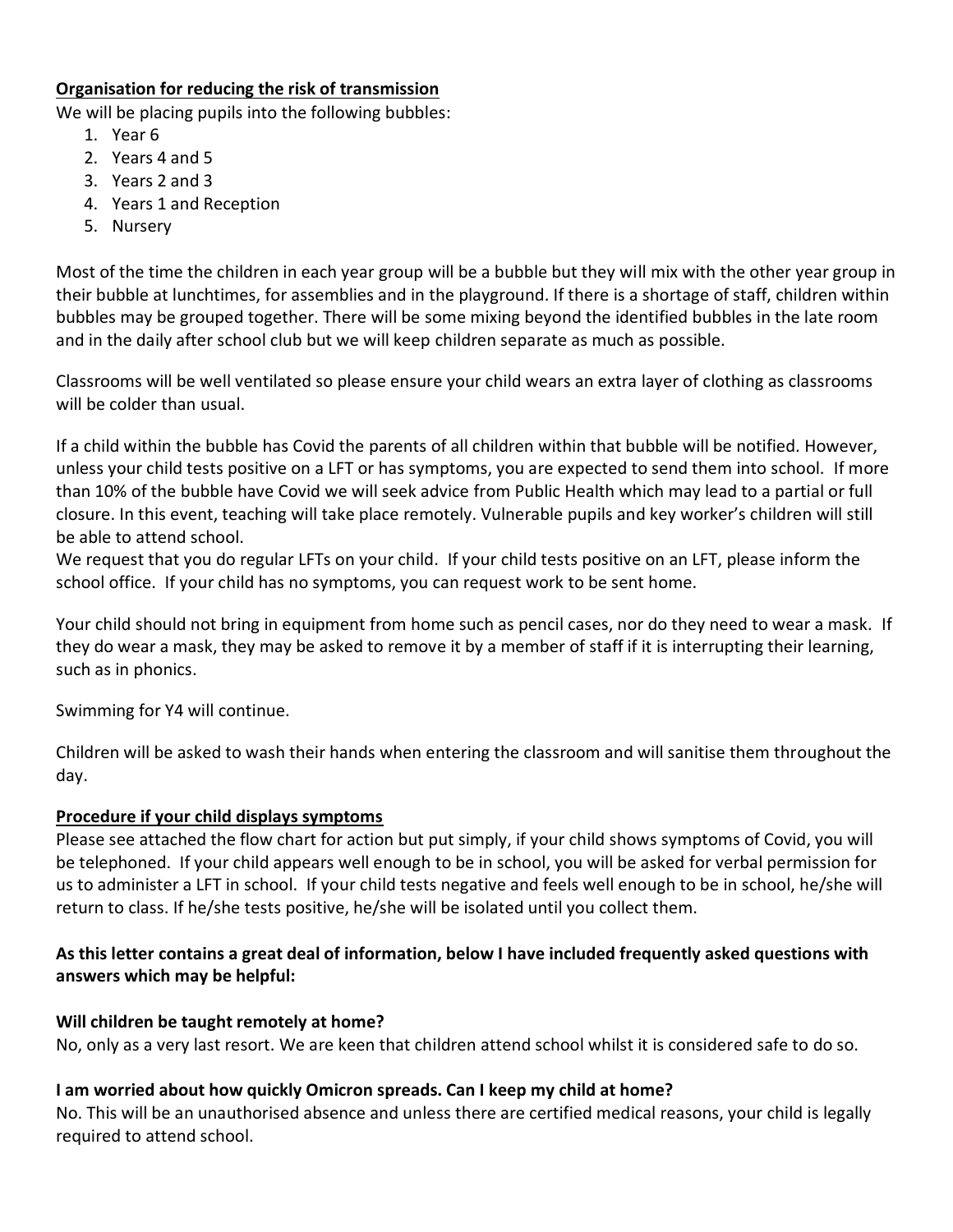







# **Lady Margaret Primary School**

Lady Margaret Road, Southall, Middlesex, UB1 2NH **Tel:** 020 8566 6486 **Fax:** 020 8566 6713 **Email:** office@ladymargaret.ealing.sch.uk **Web:** www.ladymargaret.ealing.sch.uk **Head teacher:** Mrs H Rai MA NPQH NPQEL **Chair of Governors:** Mr S Prebble **Deputy Head teacher:** Miss L Simpson **Deputy Head teacher:** Miss P Bal **School Business Manager:** Mrs A Hancock



# **Can my child wear a face mask in school and lessons like older children are?**

No. Face mask wearing only applies to secondary / high schools and DFE (Department for Education) and Public Health guidance does not support this for primary schools.

### **Somebody in our home has COVID. Should I keep my child at home?**

No, unless they have symptoms – headaches, flu, coughing, temperature, vomiting. In this case, do a lateral flow test and if positive, book a PCR test.

If someone in your home has COVID but your child **does not have symptoms**, please do a daily lateral flow test.

# **Does my child have to isolate for 10 days if they have tested positive?**

Please carefully read this advice from the Department for Education:

*Since Wednesday 22 December, the 10-day self-isolation period for people who record a positive PCR test result for COVID-19 has been reduced to 7 days in most circumstances, unless you cannot test for any reason.*

*Individuals may now take LFD (lateral flow device) tests on day 6 and day 7 of their self-isolation period. Those who receive two negative test results are no longer required to complete 10 full days of self-isolation. The first test must be taken no earlier than day 6 of the self-isolation period and tests must be taken 24 hours apart. This also applies to children under 5, with LFD testing at parental or guardian discretion. If both these test results are negative, and you do not have a high temperature, you may end your self-isolation after the second negative test result and return to your education setting from day 8.*

### **Will there be a staggered start and end to the day?**

No. We plan to start and finish as we did last term.

### **Will there be ventilation in the school?**

Yes. Windows and doors will be opened frequently, so **children should wear an extra layer under their uniforms.**

# **We live with a clinically vulnerable person. Will you tell us if my child has been sitting with a child who has tested positive?**

Yes, we will now inform your child has come into close contact with someone who has tested positive

# **What if too many staff are sick?**

We will respond in a way that ensures safety. The government guidance is that we could mix classes or use non-teaching staff. We will make decisions on a case by case, day by day basis and only use remote learning as a last resort.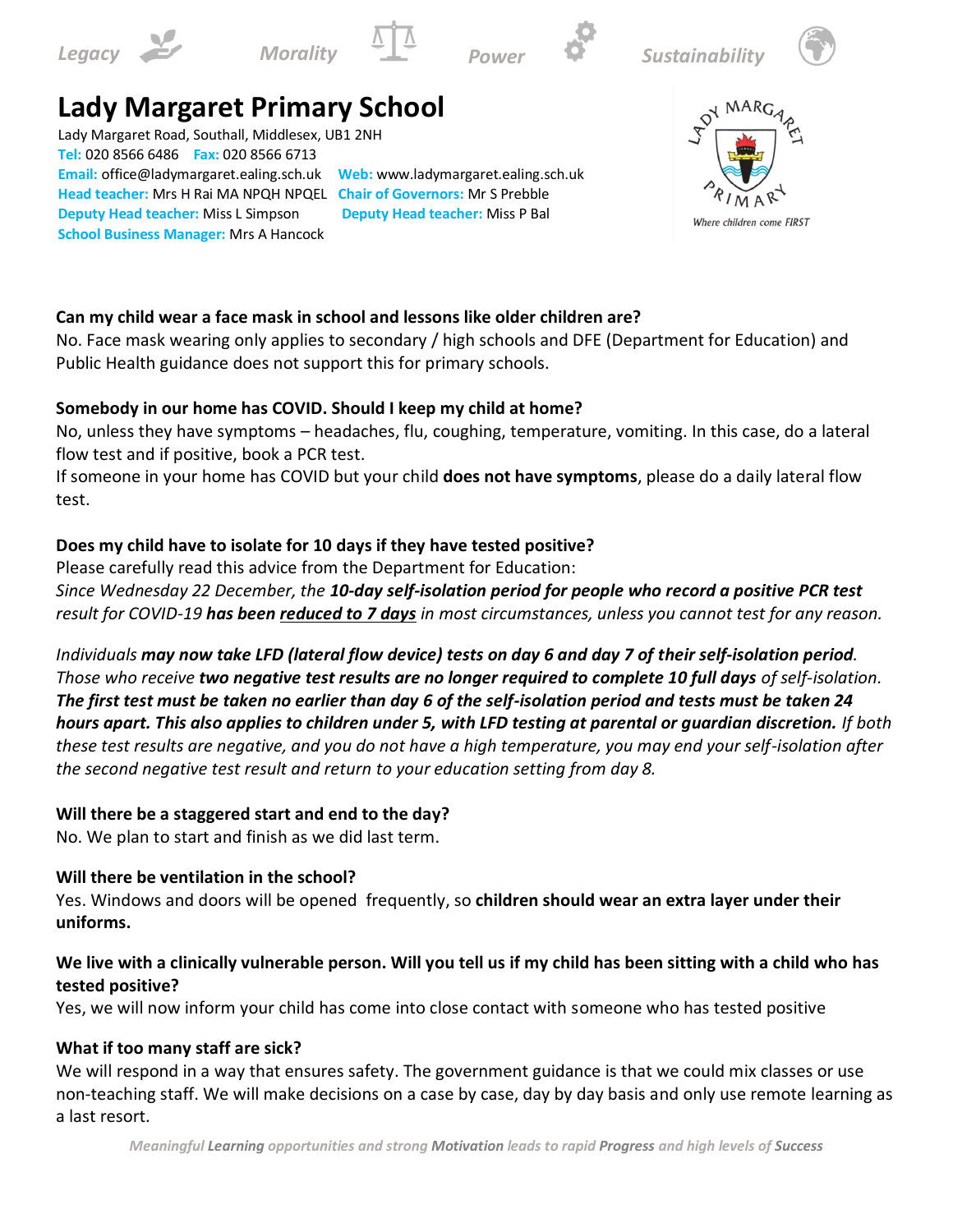As I mentioned before the break, please consider what arrangements might be needed at home if remote learning is necessary.

To help with your own planning, parent consultation meetings will be held via video again this term other than in exceptional circumstances.

## **Other reminders**

- Please follow the one-way system for entering and exiting the site at the end of the day
- Please wear a mask, unless you are exempt, as you are likely to be close to others while exiting the site
- We had cases of children arriving at school last term either with a temperature or having vomited the evening before. These children had to remain in quarantine from registration until they were collected, and, in many cases, this was an uncomfortable and unnecessary experience for them. Children must not attend school with a high temperature and those who have vomited or had diarrhoea must not attend school for 48 hours from the last episode.
- Please collect your children on time
- Please continue to send your child to school in PE kit on the day their class has PE

Thank you for your patience in reading this information. If you need anything translated, please let us know.

I recognise that this is a difficult time for us all, and some families will be facing significant hardship. If there is anything we can do to support your children further, please contact your child's teacher or a member of the senior team.

We look forward to a positive and productive term, despite what may come our way.

With best wishes,

Helen Rai Headteacher